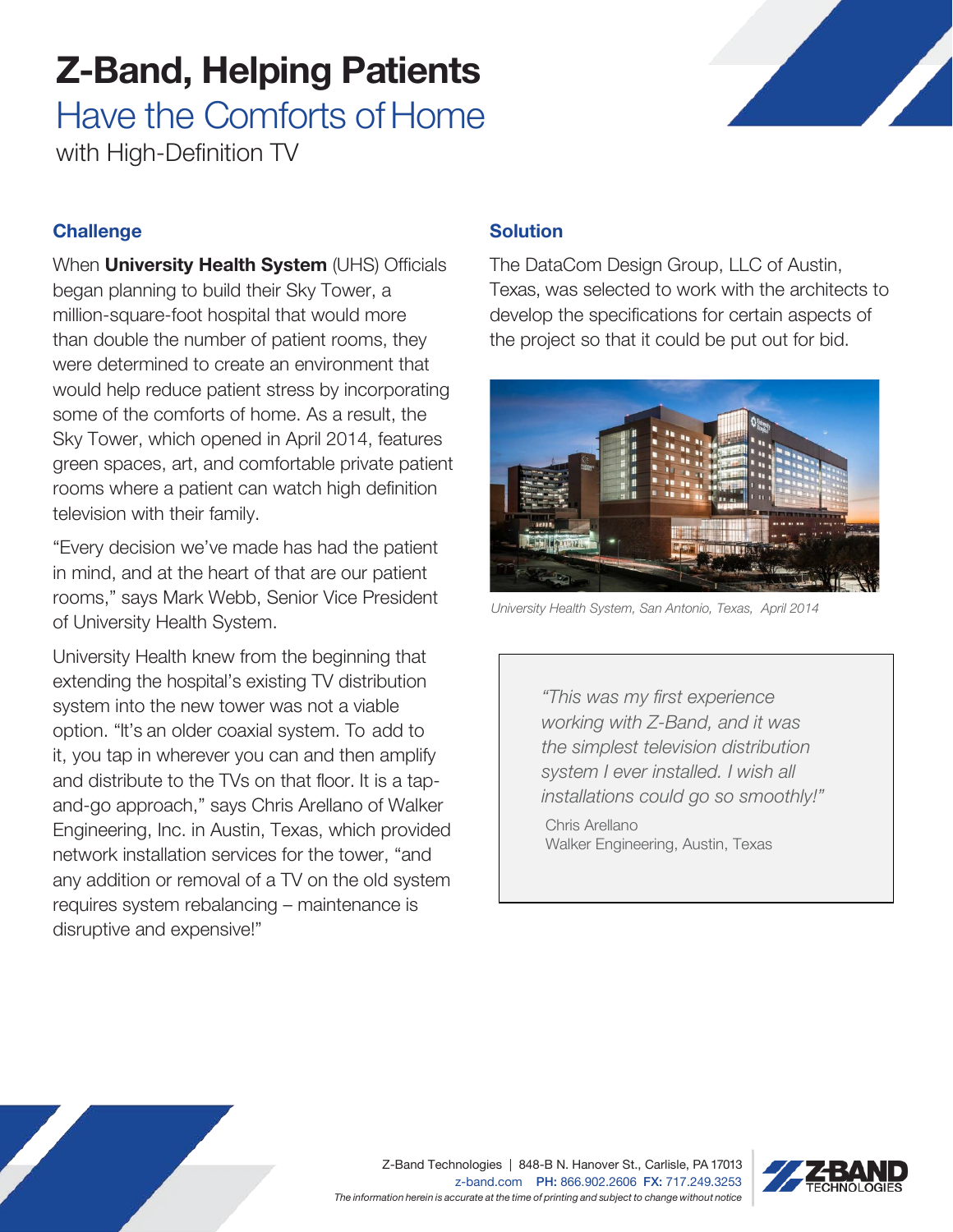## Z-Band, Helping Patients

# Have the Comforts of Home

with High-Definition TV

Early in the planning process, Andre Schmucker, a DataCom Senior Designer, recommended that the hospital use a video distribution system from Z-Band Technologies.

"We had a couple of other hospitals in Houston that used Z-Band, and they were impressed with features such as Z-Band's automatic signal gain and tilt control," Schmucker says.

However, some members of the University Health planning team were initially concerned. They had seen or heard negative things about other video systems that relied on twisted-pair cable for distribution. Those systems were passive and required manual balancing, similar in some ways to the old coax system. Schmucker was familiar with Z- Band technology from prior installations and held a meeting to demonstrate Z-Band's active signal conditioning capability. The planning team quickly realized the long-term maintenance savings and enhanced patient viewing experience that Z-Band's system could achieve.

The Z-Band system uses the same twisted-pair cable used for a patient engagement portal, whereas a coaxial system has to run coax and twisted-pair cable side by side to every patient room. Patients can use the patient portal to watch videos about their condition and treatment or to request services such as housekeeping.

University Health System Continued... The Z-Band system and the patient portal each use different pins on the same twisted-pair cable. "Z-Band uses pins 7 and 8 for video, while the patient engagement software uses pins 1,2,3, and 6," says Henry Collins, Senior Engineer at Z-Band.

> In addition, use of twisted-pair cable gives the hospital more flexibility over how it uses its floor space in the future. "CAT 6A (twisted- pair) cable can be used for security cameras, wireless access points, and network connections as opposed to being limited to TV distribution," says Arellano.

University Health found Z-Band to be the best fit for both the present and the future. As Arellano points out, "When a building will last 50 or more years, you want as much future proofing as possible."

### Design & Installation

DataCom Design completed the final design and specifications, and when the Sky Tower was ready for cabling, Walker Engineering was brought in to install the Z-Band system.

First, the Walker Engineering team set up a new TV headend for a clean digital signal feed into a Z-Band GEN 4 "GigaBUD" video hub with a builtin single-mode fiber optics receiver. Using a fiber splitter, the signal was then distributed to the two wings of the tower.